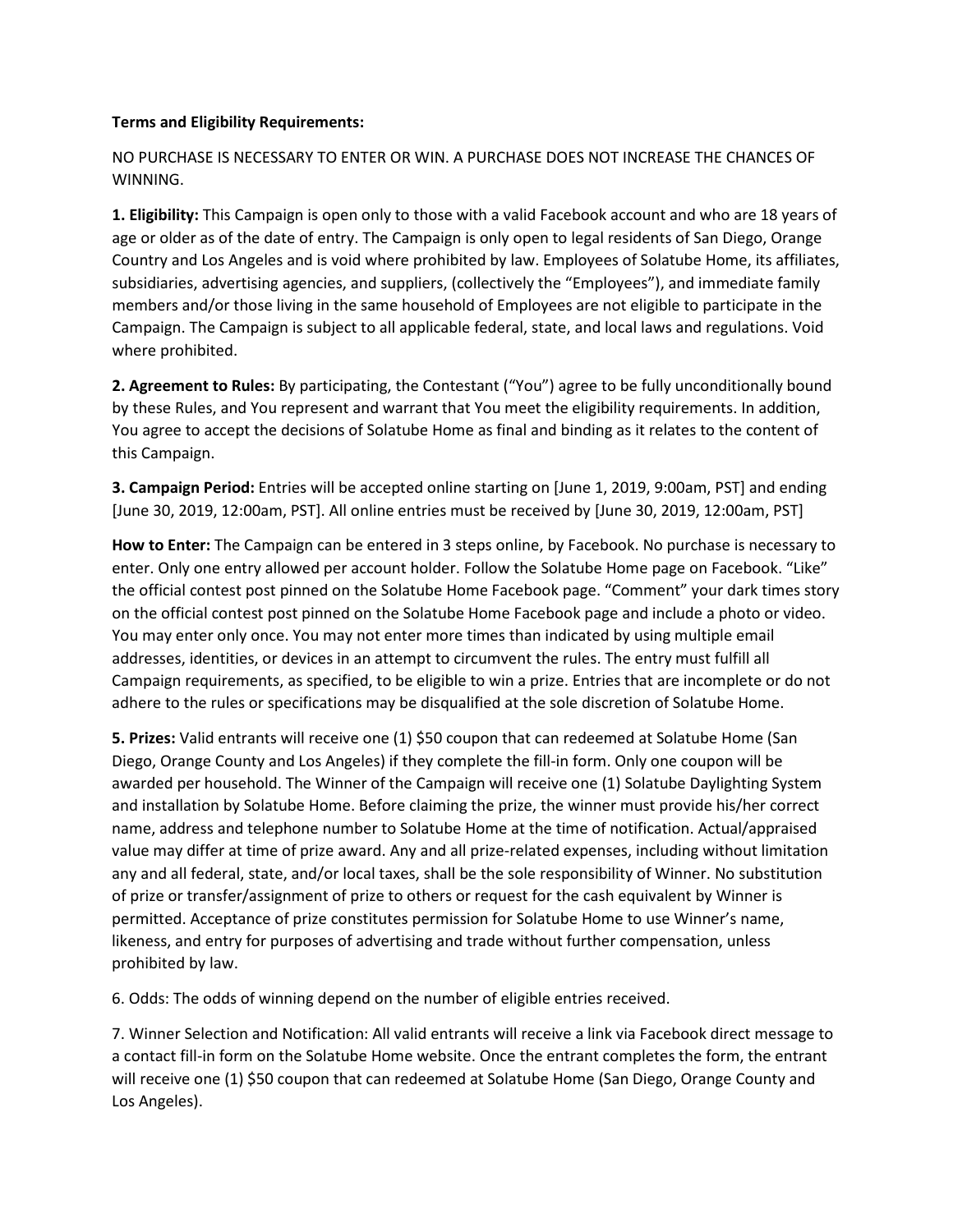One winner will be selected by vote via a panel of judges and must follow the following criteria to receive one (1) Solatube Daylighting System and installation by Solatube Home: The entry has followed the necessary steps to apply; They have liked the Solatube Home Facebook page, they have liked the Solatube Home contest post, they have commented their dark times home story and they have included a photo or video. The entry must include appropriate language (no profanity, slang, biased language). No lewd, nude, crude, or offensive stories/photographs/ videos (as determined by Solatube Home in its sole and absolute discretion) will be accepted. Solatube Home reserves the right in its sole and absolute discretion to disqualify any entry.

The winner will be notified by Facebook Direct Message within seven (7) days following selection of Winner. Solatube Home shall have no liability for Winner's failure to receive notices due to spam, junk email or other security settings or for Winner's provision of incorrect or otherwise non-functioning contact information. If Winner cannot be contacted, is ineligible, fails to claim the prize within [15 days] from the time award notification was sent, or fails to timely return a completed and executed declaration and release as required, the prize may be forfeited and an alternate Winner selected. Receipt by Winner of the prize offered in this Campaign is conditioned upon compliance with any and all federal, state, and local laws and regulations. ANY VIOLATION OF THESE OFFICIAL RULES BY WINNER (AT SOLATUBE HOME'S SOLE DISCRETION) WILL RESULT IN WINNER'S DISQUALIFICATION AS WINNER OF THE CAMPAIGN, AND ALL PRIVILEGES AS WINNER WILL BE IMMEDIATELY TERMINATED.

**8. Rights Granted by You:** By entering this content (e.g., photo, video, text, etc.), You understand and agree that Solatube Home, shall have the right, where permitted by law, to print, publish, broadcast, distribute, and use for news, publicity, information, trade, advertising, public relations, and promotional purposes without any further compensation, notice, review, or consent.

**9. Terms & Conditions:** Solatube Home reserves the right, in its sole discretion, to cancel, terminate, modify or suspend the Campaign should virus, bug, non-authorized human intervention, fraud, or other cause beyond Solatube Home's control corrupt or affect the administration, security, fairness, or proper conduct of the Campaign. In such a case, Solatube Home may select the Winner from all eligible entries received prior to and/or after (if appropriate) the action taken by Solatube Home. Solatube Home reserves the right, in its sole discretion, to disqualify any individual who tampers or attempts to tamper with the entry process or the operation of the Campaign or violates these Terms and Conditions. Solatube Home has the right, in its sole discretion, to maintain the integrity of the Campaign, to void votes for any reason, including, but not limited to: multiple entries from the same user from different IP addresses; multiple entries from the same computer in excess of that allowed by Campaign rules; or the use of bots, macros, scripts, or other technical means for entering. Any attempt by an entrant to deliberately damage any website or undermine the legitimate operation of the Campaign may be a violation of criminal and civil laws. Should such attempt be made, Solatube Home reserves the right to seek damages to the fullest extent permitted by law.

**10. Limitation of Liability:** By entering, You agree to release and hold harmless Solatube Home and its subsidiaries, affiliates, advertising and promotion agencies, partners, representatives, agents, successors, assigns, employees, officers, and directors from any liability, illness, injury, death, loss, litigation, claim, or damage that may occur, directly or indirectly, whether caused by negligence or not, from: (i) such entrant's participation in the Campaign and/or his/her acceptance, possession, use, or misuse of any prize or any portion thereof; (ii) technical failures of any kind, including but not limited to